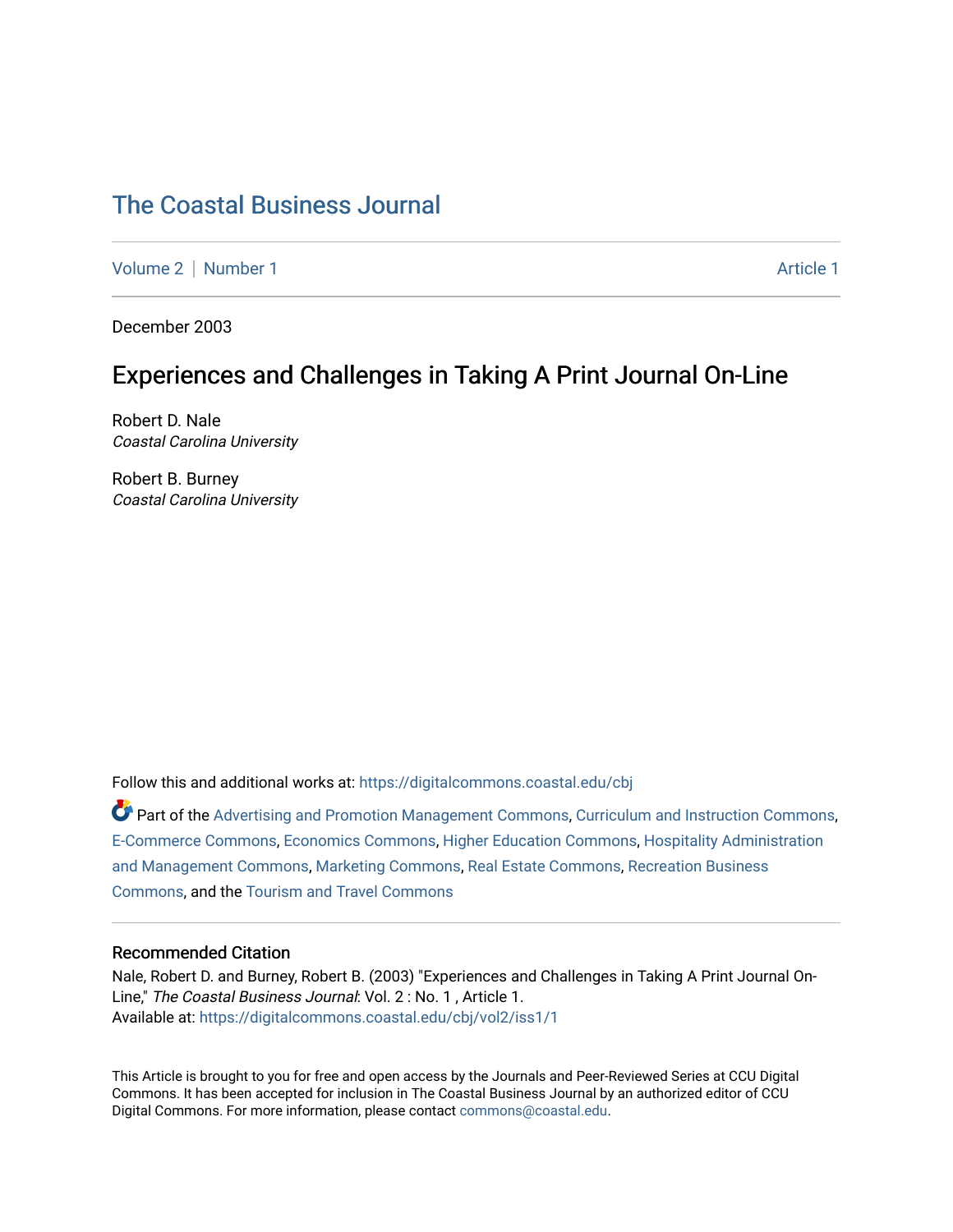# **EXPERIENCES AND CHALLENGES IN TAKING A PRINT JOURNAL ON-LINE**

Robert D. Nale and Robert B. Burney, Coastal Carolina University

# **ABSTRACT**

*For a number of years, an annual publication of the Wall College of Business at Coastal Carolina University (The Coastal Business Review and later, Journal) was produced in standard print form. Because of increasing budgetary concerns experienced by the University and the State of South Carolina, the cost of printing the journal in the traditional fashion became increasingly prohibitive. When publishing deadlines were missed, several avenues were explored regarding how the College could deal with the problem. While unique for an institution of this size, the creation of a totally on-line journal began to assert itself as a viable option. This purpose of this paper is merely to attempt to describe a few of the concerns, problems, and successes encountered along the way, many of which may be helpful to any institutions contemplating a similar move.*

# **INTRODUCTION AND HISTORY**

In1992-1993, Coastal Carolina University's Wall College of Business began an annual publication called *TheCoastal Business Review*. For several years, articles were sought from faculty throughout the Southeast. Since its inception, the *Review* (later renamed *Journal)* has published articles in a number of diverse areas such as tourism-related issues, the potential economic impact of several regional initiatives, quality issues, pedagogical issues, management accounting practices, financial strategies, strategic planning, and business ethics.

Not uncharacteristic for a publication of its type, many articles (especially in the earlier years) were authored by Coastal Carolina University faculty. The aim of the publication, however, was to attract submissions from all over the Southeast region, and the *Review* has also featured authors from such institutions as the College of Charleston, Francis Marion University, South Carolina State University, the University of South Carolina at Spartanburg and Aiken, the Citadel, Lander University, Marshall University, the University of West Florida, and Florida State University, as well as several non-academic businesses in the Grand Strand area of South Carolina. On balance, the College Administration felt that *The Coastal Business Review* was successful in terms of filling the niche for which it was originally established.

Following the 1997-1998 publication, the Editor of *The Coastal Business Review* at the time suggested that the title be changed to *The Coastal Business Journal* and that the journal be listed in *Cabell's Directory of Publishing Opportunities*. The primary driving force behind this title change was to send the message that a slightly higher journalistic standard was now in place as it related to editorial rigor. Listing the *Journal* in *Cabell's* was a logical strategic next step intended to both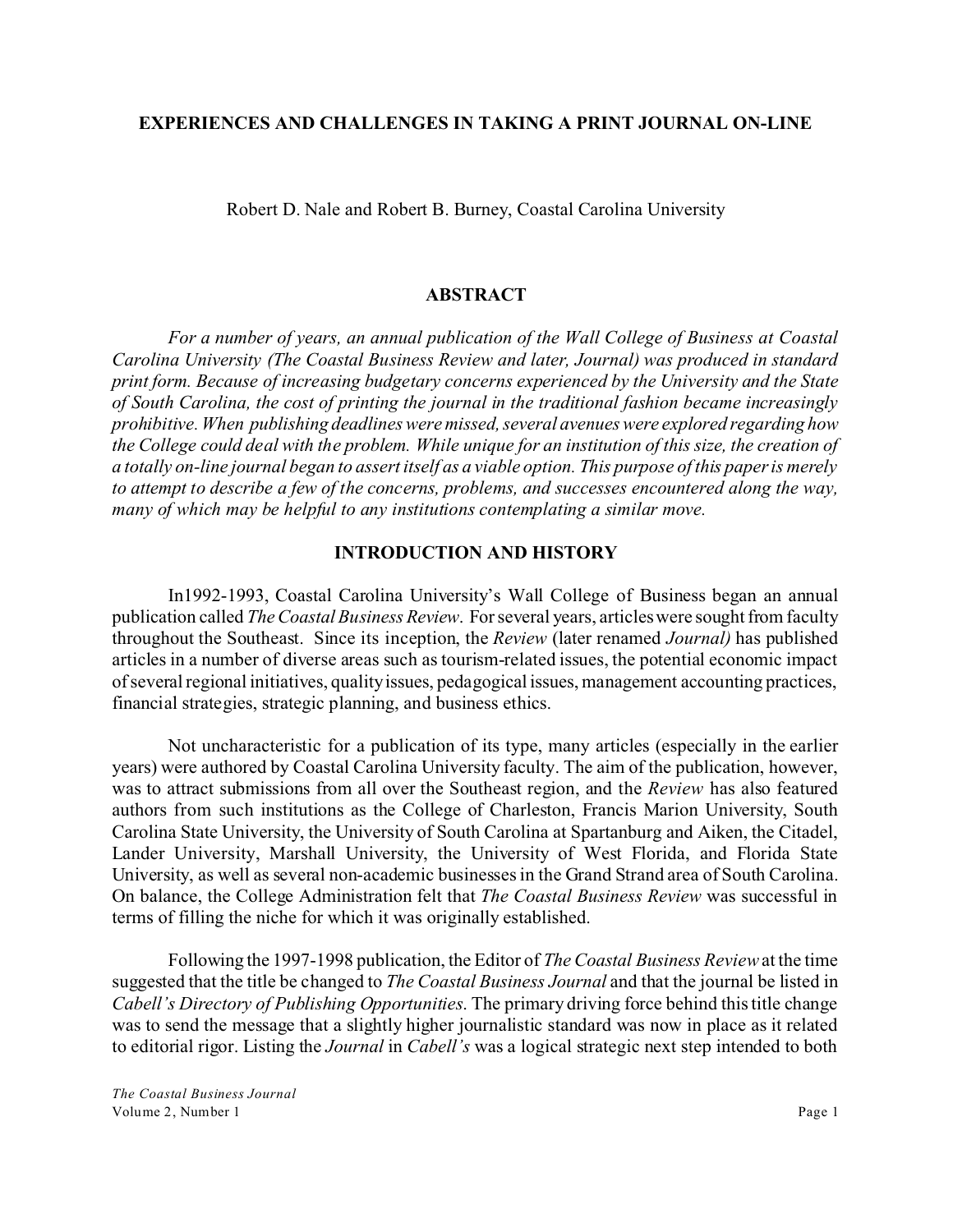broaden the audience for article submissions, and to attempt to more clearly convey the "seriousness" of the publication. From a faculty perspective, referencing *Cabell's* for one's particular academic discipline is a very common first step for a prospective faculty author in terms of trying to find the best journalistic "home" for a piece. Both of these initiatives were accomplished.

The College's plans for the *Journal* also included considering the expansion of publication from annually to semiannually. This decision was deferred until a clearer picture emerged of how successful these two significant editorial changes became.

Almost immediately after these changes were made, the existing Editor decided to step down, as other commitments were making it difficult to spend the necessary time on the newlyreconstituted publication. At that point, a new Editor was appointed. Submissions for the next scheduled issue were accepted and everything appeared to be in line for the next publication. Unfortunately, due to conflicting institutional priorities and institutional budgetary concerns, the next issue (1998-1999) languished in a publication limbo.

Adding to the already unfortunate circumstances, the Dean of the College, one of the original architects of the publication, left the University for an opportunity in the private sector during the Fall, 2000 semester. With all that was happening within the College and the University in general, the still unpublished issue of the *Journal* fell deeper into the cracks. An Interim Dean was appointed in December, 2000. After some inquiring phone calls from authors whose papers had been accepted but not yet published, it became clear that missed anticipated publication date was beginning to negatively affect the *Journal*'s reputation. At this point the problem was clearly identified, and renewed efforts began to address the publication issue.

### **THE PROBLEM**

The general situation of the *Journal* was made far worse was the fact that this all occurred during a period of extreme financial exigency for the institution. Both the Interim Dean and new Editor were in something of a quandary over what to do next. With the steps that had been taken to bolster the reputation of the *Journal* in the region, the lack of institutional resources to allow timely publication was of paramount concern. There could be little disagreement that any publication which purports to be of any quality at all can ill afford to ignore publication schedules.

At this stage, the 1998-1999 issue publication date had already been missed, and the College was in very serious danger of missing 1999-2000 as well. As a result, everyone was agreed that publication options needed to be investigated quickly.

New to the issue of institutional budget concerns and oversight of a project like this, neither the Interim Dean nor the Editor were entirely sure how to proceed, although both were clearly committed to doing so. Investigation of the costs involved in publishing the *Journal* yielded the somewhat disquieting conclusion that there was simply not a sufficient amount of money in the budget to do it in the way that it had always been done before. In particular, estimates exceeded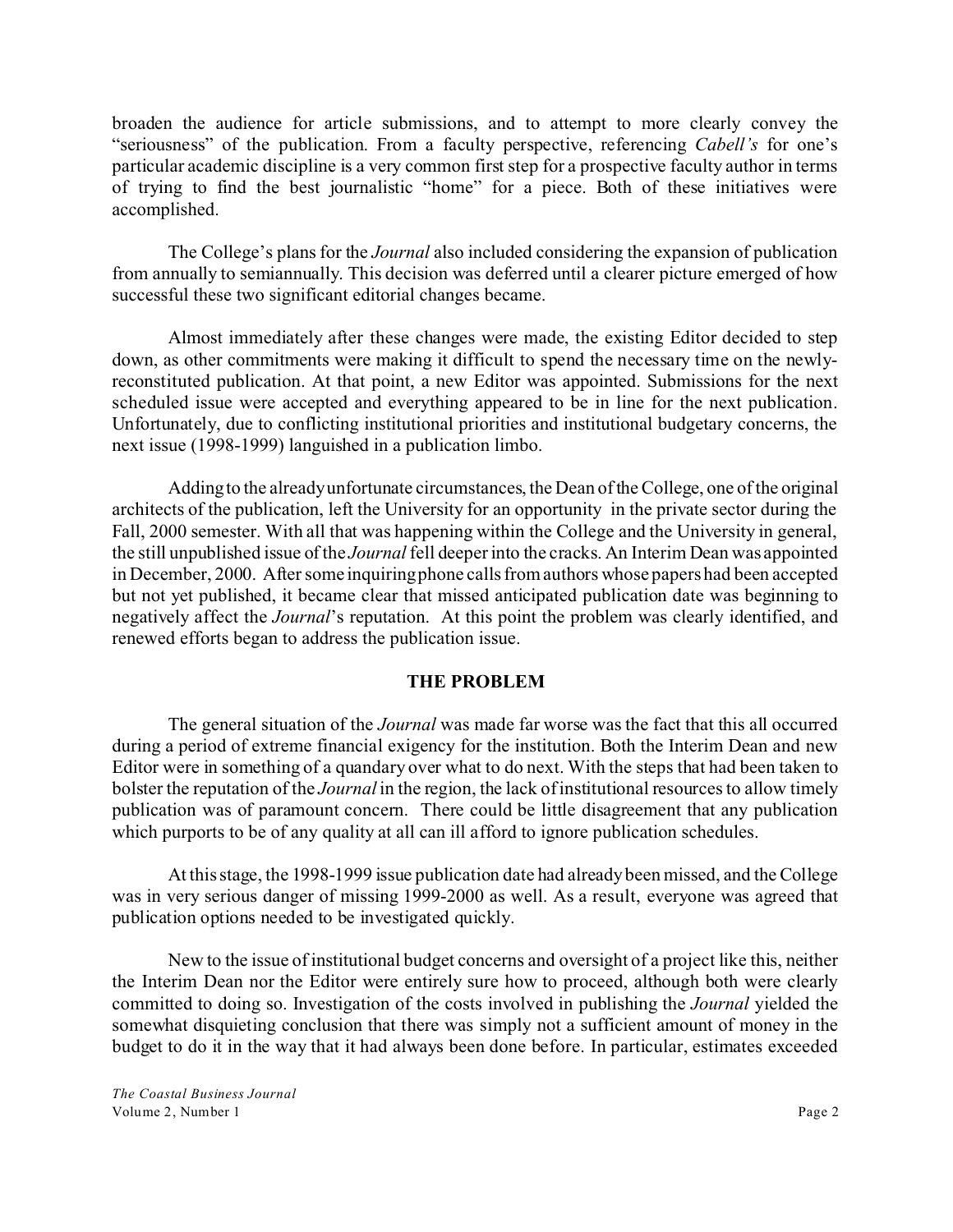\$15,000 for publication in the previous quantities. Although the number of issues printed could be reduced, the costs associated with printing did not decrease in a linear fashion. It was at this point that the option of taking the *Journal* to the web began to surface with much greater insistency.

Obviously, there are several examples of journals which had "gone electronic", but had also maintained their print version simultaneously. As examples, such popular publications as*Barron's, BusinessWeek,* and *Fortune* have been available in both forms for some time. In addition, many prestigious academic publications such as the *Academy of Management Journal* and *Review, Management Science, Journal of Business, Journal of Finance,* and *Strategic Management Journal* have done the same. Given the already foregone conclusion that the College could not afford to support a print version, this simultaneous approach was obviously one which could not afford to be pursued. As a result, going *totally* electronic began to be seriously considered. Of added interest to both the Interim Dean and Editor was the fact that this was an arena which seemed somewhat unexplored in this geographical region.

At this point, it should be noted that while in the process of investigating the traditional print options, several excellent suggestions were made. One of the more likely, and probably most obvious, solutions involved attempting to raise the funds necessary to print the *Journal* external to the University. While this was felt to be a potentially viable solution, it was complicated somewhat by budgetary concerns of a slightly different nature. Specifically, many felt that given the anticipated budgetary constraints within the State in the foreseeable future, this approach was likely to become an annual, institutionalized event. While that in itself is not entirely out of the question, it was felt that it would be better in the long-term if some other alternative means could be identified.

Another fairly obvious suggestion was to open the *Journal* to advertisers. Again, while this is something that many other academic publications have been doing for years, it had never been pursued by *The Coastal Business Journal* in the past. In discussions with others, it was finally determined that in this particular case, the fairly limited regional nature of the *Journal* would likely not allow access to the kinds of advertisers (e.g., publishers) that would normally be sought. As a result, this approach was shelved as well.

Clearly, both of the two external funding options had, and continue to have, considerable merit, and may yet be considered in the future. Quite frankly, the concerns at this stage were for survival rather than any long-term strategic viability of the publication.

# **SOLUTION SELECTION AND IMPLEMENTATION**

After the examination of the various possibilities, the totally electronic journal option was beginning to surface as the most likely alternative and, of course, was the one ultimately selected. However, it was immediately possible to identify a potential problem in terms of acceptance. Because the on-line only format is still a relatively new for academic journals, it was anticipated that many potential authors would have legitimate concerns about such a publication. Specifically, many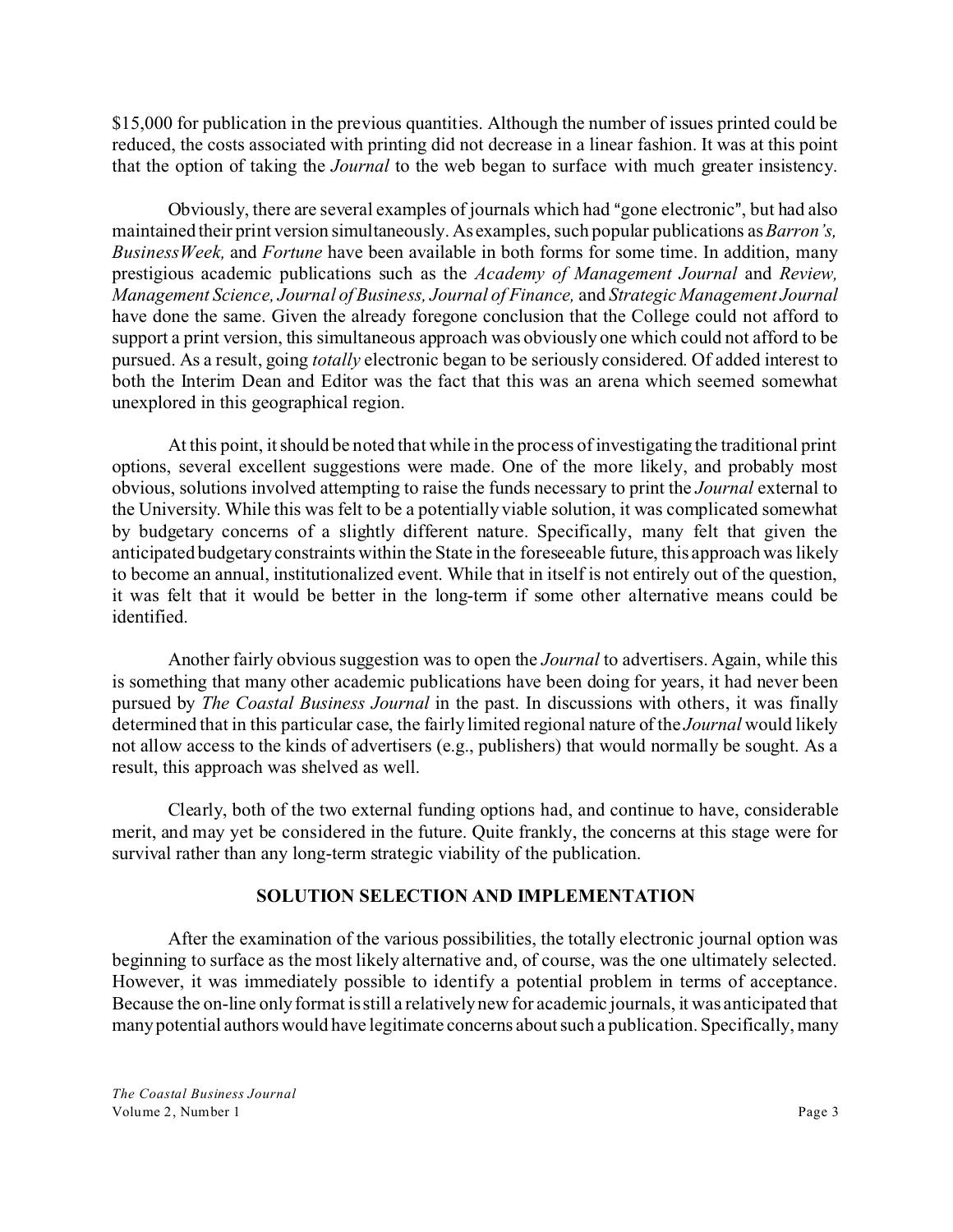academicians had already witnessed first-hand confusion pertaining to how faculty are to present evidence of their publication to their Deans and Department Chairs.

The members of the *Journal*'s editorial staff personally knew this to be an issue because it is essentially the same concern which faculty have voiced about conference proceedings, many of which are now produced exclusively on CD-ROM. The issue was certainly considered a serious one. However, it was concluded that college administrators are growing increasingly more savvy regarding alternative format publications. Given the general situation of the *Journal,* the decision was made to move ahead with on-line publication. However, some steps were taken to ease acceptance of the on-line format.

Due in part to the concerns about format acceptance, there was a strong sense that certain conventions should be observed. Certainly the papers within each separate issue should be sequentially numbered just as if it were in a more traditional publication. This, it was felt, would partially address the concerns that authors might have regarding the presentation of their work to their Deans and Department Chairs. However, the traditional sequential print style page numbering also allows an easy, conventional referencing scheme. Further, this type of page numbering demonstrates the finite nature of each specific issue.

Several individuals suggested that steps should be taken to ensure that the contents of the Journal could be easily searchable. While neither of the principles in this project were familiar with producing an electronic document, it was clear that this suggestion presented something of a challenge.

At this juncture, the *Journal*'s editorial staff realized it would be necessary to consult personnel from the University's Information Technology Services for advice. They suggested that to more easily support a searchability function, the papers should be produced and uploaded to the web in the widely-accepted Adobe (.pdf) format. Up until this point, the editorial staff had been fairly confident in its ability to implement the plan, but this excellent suggestion presented a major challenge, in that neither of the principals members of the editorial staff had any experience with, or expertise in, creating documents in the Adobe format.

In what qualifies as a somewhat amusing turn of events (in retrospect at least), the Interim Dean purchased the appropriate Adobe software, and contracted with a student to convert the papers that had been accepted (some in WordPerfect and some in Word) into the Adobe format. The student (also having no prior experience with the Adobe software) did so, and the Journal's editorial staff learned a valuable lesson: one cannot edit to any great extent in Adobe. The papers that had been converted still needed to be cleaned up and formatted in the Journal's guidelines for publication. Unfortunately, such formatting must take place prior to conversion. This, of course, is not the fault of Adobe, but the required redundant effort represented yet another significant setback in terms of publication timing. The original on-line target publication date of mid-Fall semester 2001 seemed very much in doubt.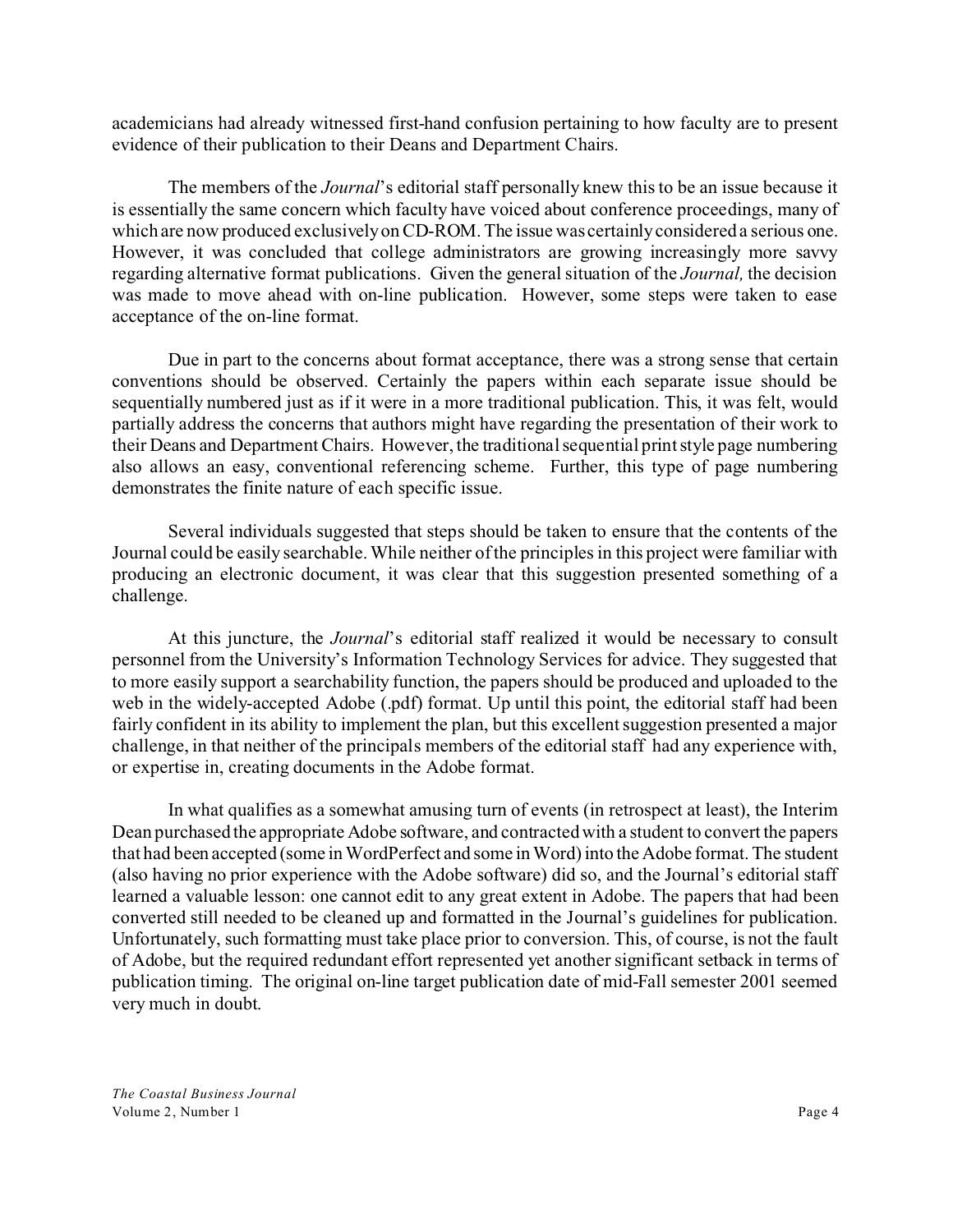In cleaning up the files, a second valuable lesson was learned. Prior to this time, other than requesting that papers be double-spaced, no longer than 20 pages, and completed in either Word or WordPerfect, the Editor had been fairly forgiving in terms of how submissions ought to be formatted. The result was, not unexpectedly, different styles for each submission. In the past, *Journal* had utilized one of the College's faculty members who had significant experience in newspaper publication in the past, and was able to format our pages professionally. Unfortunately, this particular faculty member had taken on different responsibilities in a different College. For the long-tem success of the *Journal,* it was necessary that the entire process be accomplished using only the College's own personnel.

To reduce future problems with formatting, the editorial staff decided to implement a more comprehensive set of style and formatting guidelines to which would be rigorously adhered to in the future. After an examination of examples of the kinds of submission instructions provided by several publications, such a set of guidelines was developed. These guidelines have now been adopted and are featured prominently on the *Journal's* web page.

As mentioned earlier, the decision had been made for the Journal to become somewhat more demanding with respect to acceptance criteria. As part of this change, a more rigorous review process was adopted. This change was already part of the long-term plans for the *Journal*, but was all the more important in ensuring that the transition to on-line format was not misconstrued as a being associated with a move to less stringent acceptance criteria.

Up until this time, the Journal's editorial board had been mostly composed of faculty members from various disciplines at the College itself. This approach was clearly parochial and effort began to recruit editorial board members from other institutions as well. The efforts towards this goal have been fairly successful as is demonstrated by the institutional diversity shown in list of Editorial Board members presented on the *Journal*'s web page.

The decision to incorporate a formal blind review step in the paper selection process has proven to be more problematic than originally anticipated. This blind review step, along with the expanded editorial board, has increased the Journal's turnaround time on submissions. While the implementation of the new review process is still ongoing, the editorial staff is convinced that quality of the publication has been enhanced substantially as a result. In this edition only this self reporting paper was selected without passing through the full blind review process.

#### **DISCUSSION**

The first on-line edition of the *Journal* was finally completed and was given a home on the University's server in early March, 2002 as the "Spring 2002" edition. Since the first on-line edition appeared, a great deal of positive feedback has been received. Submissions have continued at a healthy rate as well. The current edition, "Fall 2003" is now available at the *Journal*'s permanent website ( [www.coastal.edu/business/cbj](http://www.coastal.edu/business/cbj)). As website development continues, past editions of the *Journal* will be archived on the site as well.

*The Coastal Business Journal* Volume 2, Number 1 Page 5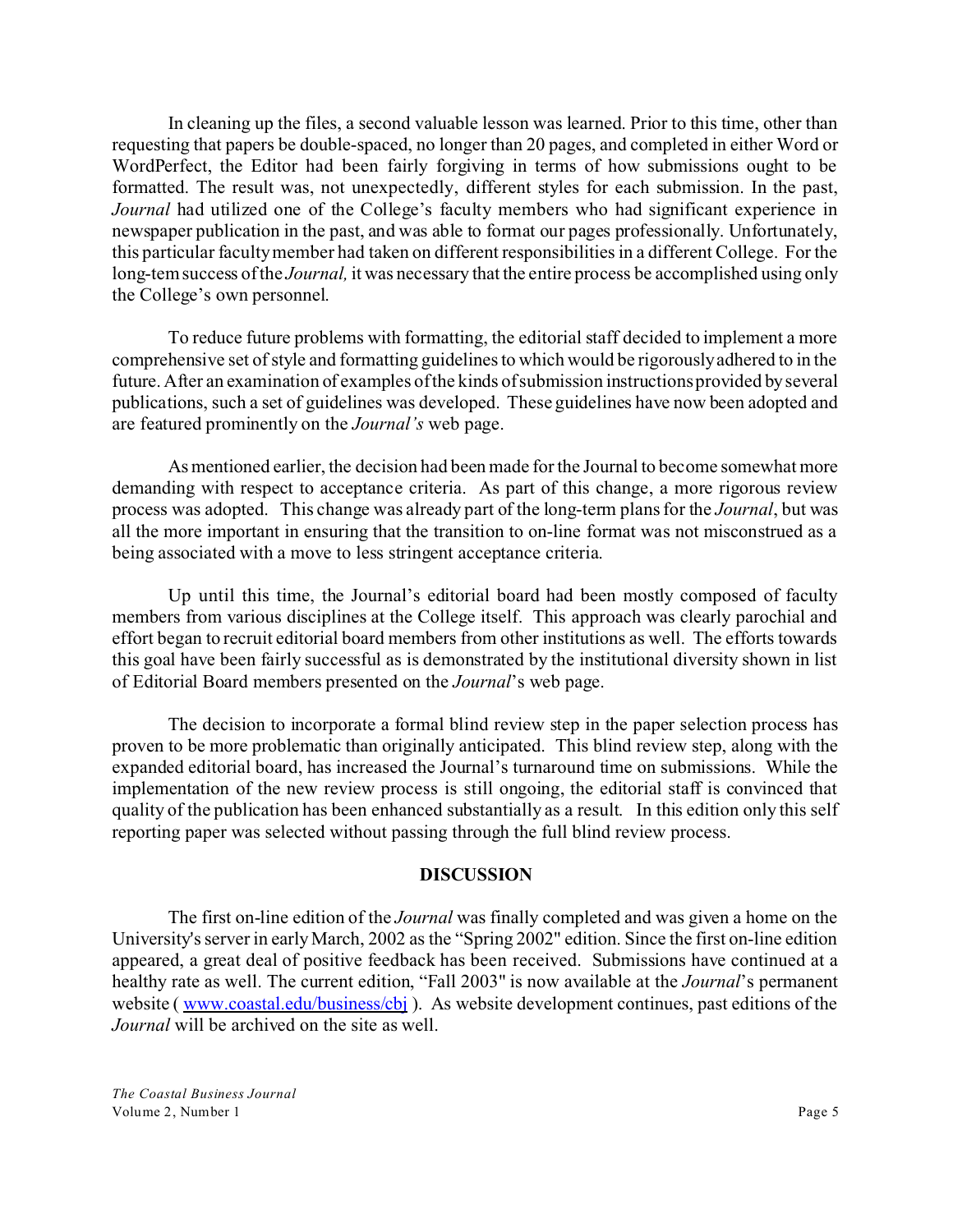Initially, a mass mailings to colleges of business and academic organizations was undertaken to raise awareness of the *Journal.* This mailing coincided nicely with the first on-line edition's ultimate appearance. Also, for the purpose of soliciting submissions, presentations were made and flyers distributed at multiple regional conferences in mid-Fall 2002. Judging from the submissions subsequently received, both of these mechanisms appear to have been effective.

Since the first on-line edition, the *Journal* has received and considered twenty scholarly papers. Of these, six have been selected for publication in the current Fall 2003 edition. One has been accepted for publication in a forthcoming edition. Three papers are still under review. The remainder of the papers were rejected for various reasons. The editorial staff recognize that the submission and acceptance numbers constitutes a fairly high rejection rate. This can be attributed in the greatest part to the inappropriateness of some submissions. It is expected that as the word of the *Journal'*s new focus and criteria spreads, the rejection rate will fall to into more typical ranges as potential authors better match their submissions to the new criteria

The implementation of the blind review process lengthened the lead time for the preparation of the current edition. Frankly, the members of the editorial staff were overly optimistic concerning projected reviewer turnaround times. Clearly, the managers of an on-line journal face the same reviewer turnaround lags common at traditional print Journals. It is certainly expected that as the editorial staff becomes more experienced with the blind review process that the lead times will shorten.

 The desired increase in the geographical dispersion of potential authors has occurred to a significant extent. Recent submissions draw from academic institutions in Alabama, California, Georgia, Kentucky, New York, Ohio, Pennsylvania, Texas, Virginia, and West Virginia as well as institutions in the Carolinas.

Of the twenty submissions, eleven were submitted by e-mail. The remaining nine papers were submitted in hard copy with the required electronic copy on diskette. It was not unexpected that the on-line submission of papers would dominate traditional methods of submission. Nonetheless, this development is still an encouraging sign of acceptance of the new format

Interestingly, the *Journal* has also received dozens of press releases from corporate promotional firms. Clearly, being on-line has expanded the Journal's potential audience, but not all of that potential audience clearly understand the mission and guidelines. Based on the current mission and guidelines, the *Journal* will not print corporate press releases or corporate news items except if such legitimately appear in context within a scholarly paper.

Another interesting occurrence was the unexpected emergence of a for-profit regional business news magazine entitled the *Coastal Carolina Business Journal*. This business magazine is completely unconnected to Coastal Carolina University. In retrospect, the unrelated business news magazine must have been under development at approximately the same time the *Coastal Business Journal* was making the transition to the new on-line format. After some initial concern, it was decided that the audiences for the two publications were distinct enough to prevent any major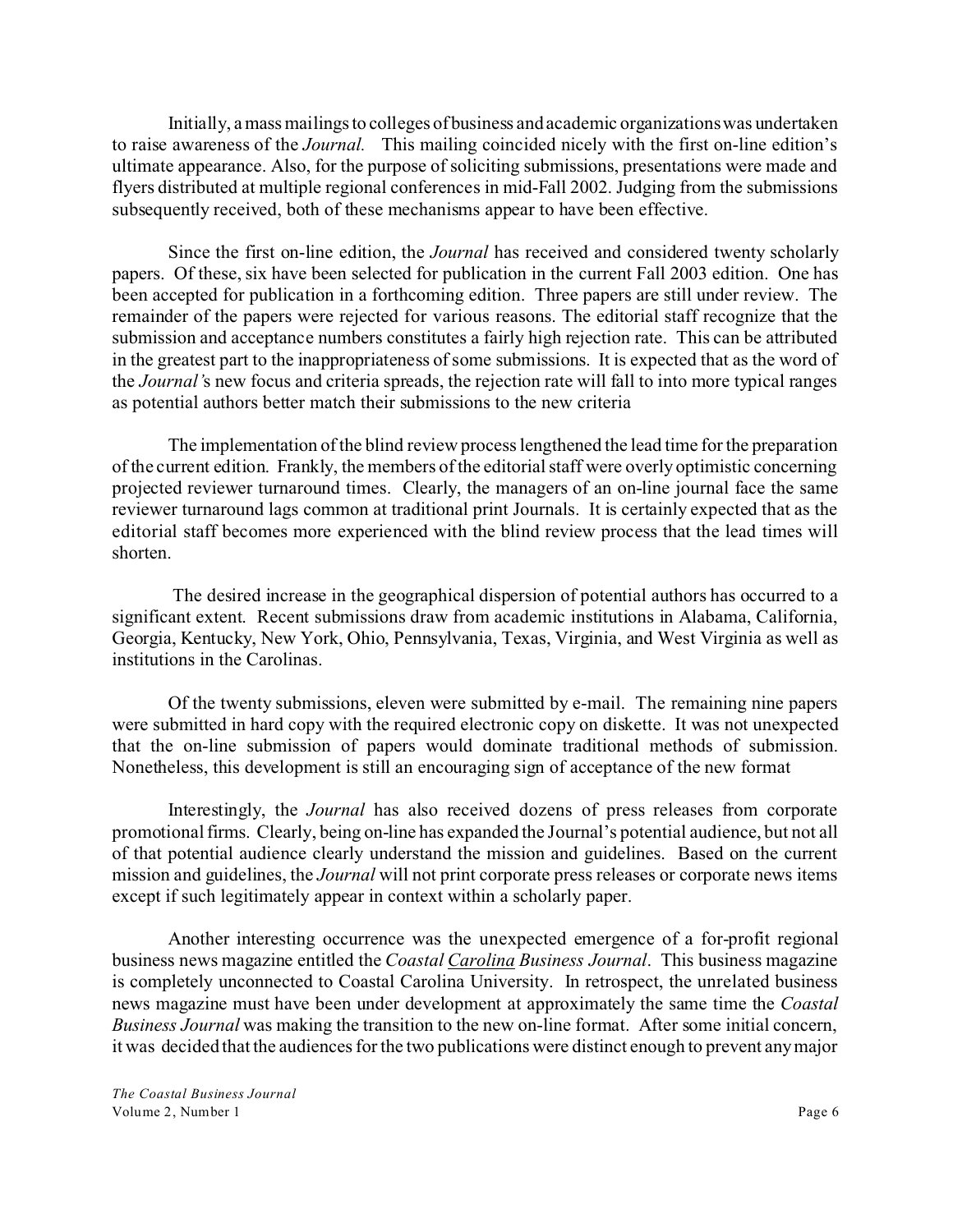problems. This indeed has proven to be the case with the exception of the occasional misdirected telephone call. The aforementioned press releases may be partially attributed to this naming similarity as well, but from the addresses used, clearly not completely.

Finally, one additional error on the part of the *Journal*'s editorial staff is worth mentioning. The initial assumption was made that as an on-line journal, the staff could communicate with authors exclusively by e-mail. This proved to be a serious misconception. Even with authors who submitted papers via e-mail, e-mail proved to be an inadequate communications tool. In two instances, we learned of the failure of our attempts at e-mail communications only months later when the authors contacted us for updates on their papers. We believe that at least two factors prevent the use of email as a formal method of *Journal* communication. First, e-mail systems are somewhat less than completely reliable in the face of the increasingly frequent computer virus attacks on e-mail systems at universities. Second, the academic community is fairly mobile and changing schools means a changed email address. Also, many Dean's still expect a formal printed letter of acceptance as proof of publications "forthcoming", so the *Journal* must continue this practice in the near term.

#### **CONCLUSION**

Based on experience to date, there is every expectation that the editorial staff will continue to face unexpected challenges as the refinement of *The Coastal Business Journal* continues. Although the current issue has appeared slightly later than originally anticipated, this is not expected to be a problem in the future as more College resources are being dedicated to the *Journal*. The Wall College hired a new Dean in July, 2002 who is dedicated to the *Journal* and will be taking an active role in the editorship and production of the *Journal* in the future. In the case of *The Coastal Business Journal*, the availability of resources has been the constraining factor. With the new College administration solidly behind the *Journal*, a robust future is expected.

The editorial staff of the *Journal* remain hopeful that the on-line journal concept, which continues to be unique for business educational institutions in the State of South Carolina, will continue to generate positive publicity, thereby resulting in higher numbers of quality submissions. This has been, and remains, a most interesting project. The authors of this paper and other members of the editorial staff thank you all for the interest and support you have given *The Coastal Business Journal*.

#### **ABOUT THE AUTHORS**

**Robert D. Nale, Ph.D.** is a professor of management and the Chair of the Department of Management, Marketing, and Law at Coastal Carolina University. He is co-author of a successful management textbook and the author of numerous academic papers pertaining to business management and economic development. In addition to his administrative duties, Dr. Nale continues to teach and serves as the Executive Editor of the *Coastal Business Journal*.